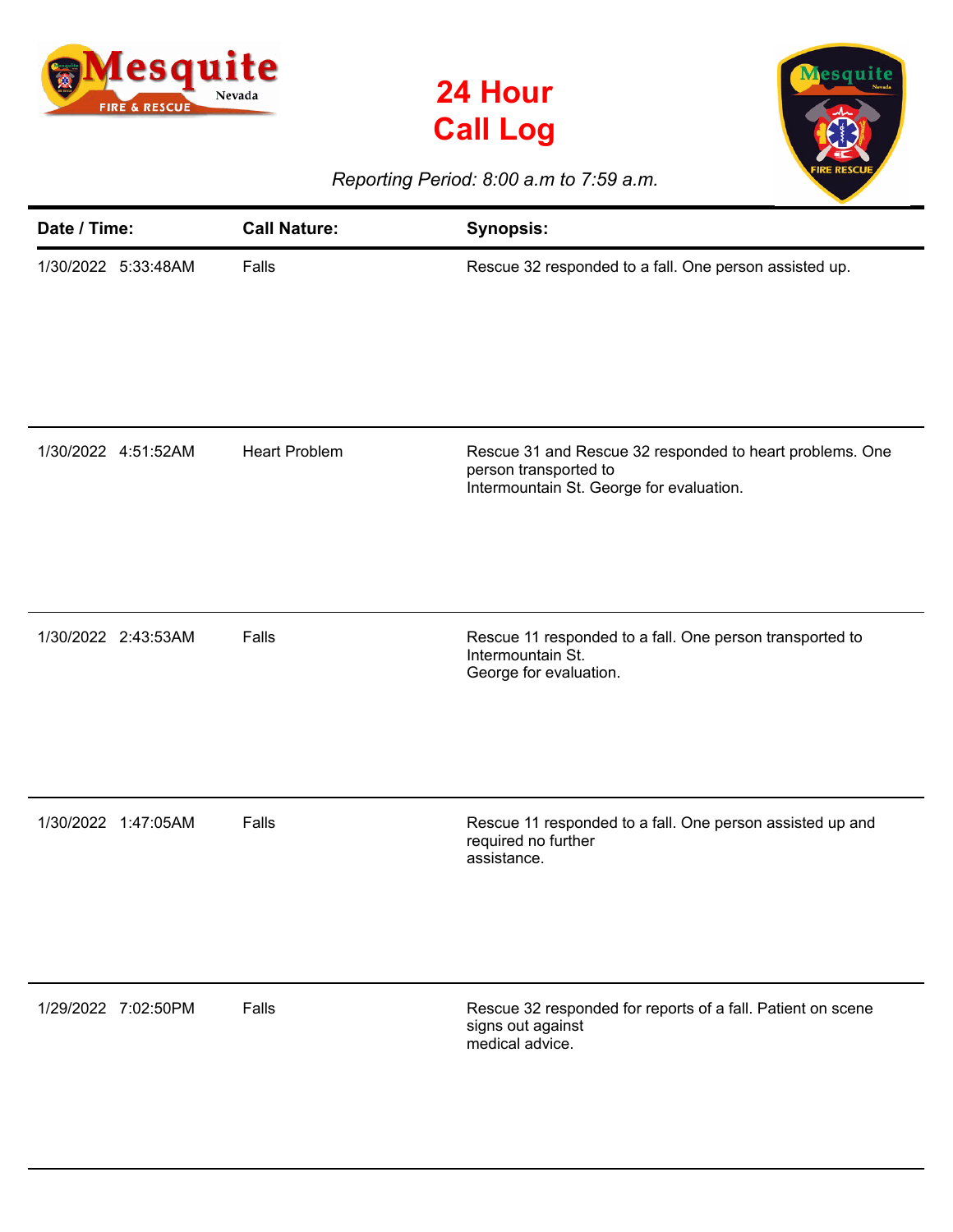| Date / Time:         | <b>Call Nature:</b>  | <b>Synopsis:</b>                                                                                                                    |
|----------------------|----------------------|-------------------------------------------------------------------------------------------------------------------------------------|
| 1/29/2022 6:04:01PM  | Falls                | Rescue 32 responded for reports of a fall. Lift assist only.                                                                        |
| 1/29/2022 4:44:25PM  | <b>Patient Trans</b> | Rescue 33 ALS interfacility transport from Mesa View Regional<br>Hospital to<br>Intermountain St. George.                           |
| 1/29/2022 4:32:27PM  | Convulsions          | Rescue 11 and Engine 31 responded for reports of convulsions.<br>Rescue 11<br>transported one patient to Intermountain St. George.  |
| 1/29/2022 2:29:22PM  | Odor Invest          | Engine 31 and Engine 11 responded for an odor investigation.<br>Engine 31<br>investigated interior and exterior to find no hazards. |
| 1/29/2022 11:38:44AM | <b>Patient Trans</b> | Call given away to Beaver Dam.                                                                                                      |
| 1/29/2022 11:35:51AM | <b>Breathing</b>     | Rescue 11 and Engine 31 responded to a breathing problem.<br>Rescue 11 treated and<br>transported to Mesa View.                     |